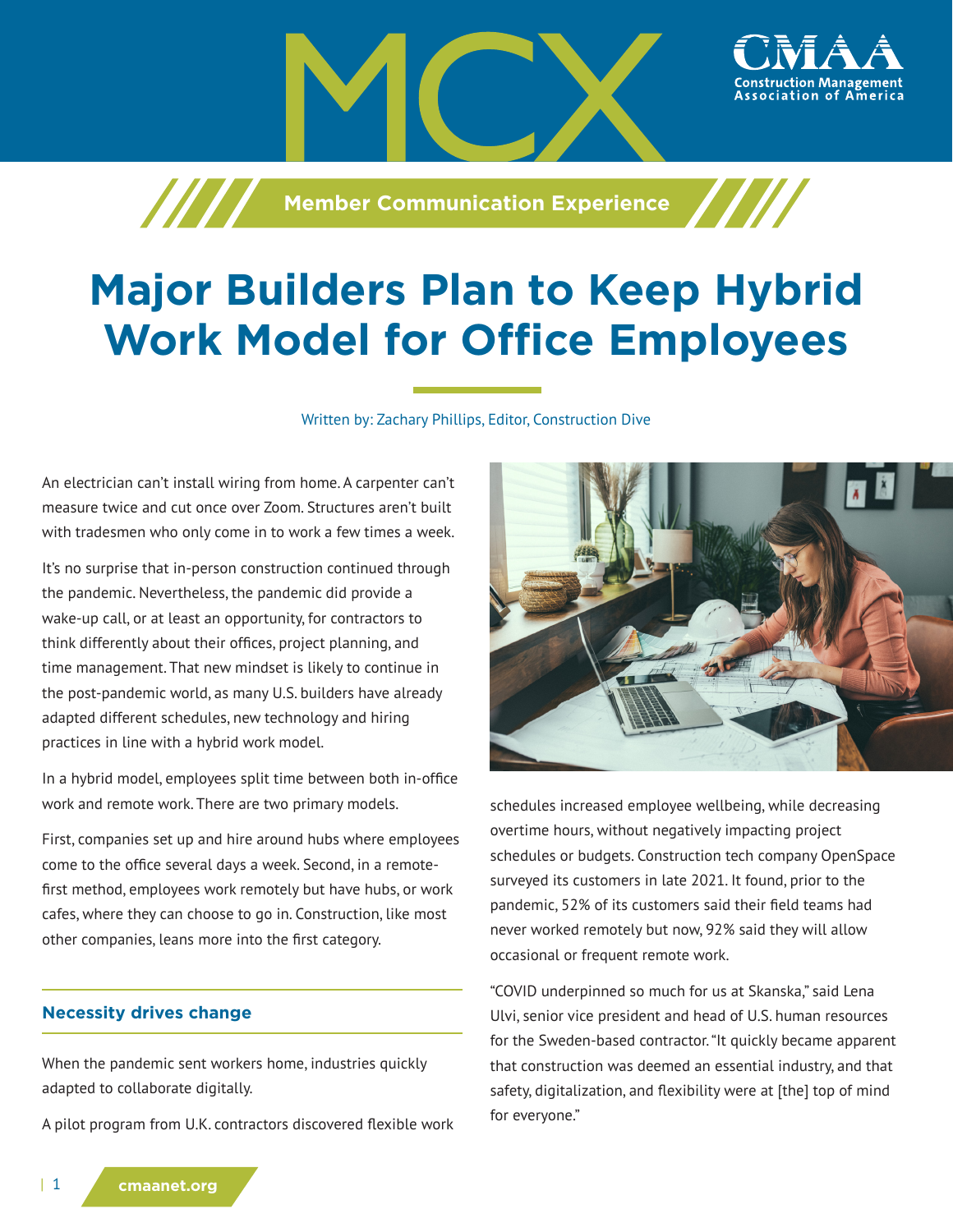Ulvi said Skanska rolled out a flexible working program in 2018 and continues to use it where it makes sense. Other builders, such as McCarthy, based in St. Louis, have done the same.

"All teams at McCarthy continue to use a mix of in-person and digital methods to implement project-specific plans and strategically manage any potential delays due to a spike in COVID-19 cases or supply chain issues," said Shaun Sleeth, president of McCarthy's Northern Pacific region.

Balfour Beatty was finalizing a hybrid work program in the states before the pandemic, according to Eric Stenman, the U.K.-based contractor's U.S. president.

"While many of our employees recognized some benefits of working remote, almost everyone reported missing the faceto-face interactions and impromptu hallway chats," Stenman said. "So, before our teammates returned to the office, we rolled the program to ensure it would work … Resoundingly, our teammates were pleased the program provides the flexibility they desire with the in-person touchpoints that is important to our culture."

Stenman said Balfour Beatty is shooting for a hybrid policy that includes three days of work a week at the office, though he recognized the concept is not one size fits all. Some employees thrive more on in-person collaboration than others.

Sometimes, it's as simple as defining work as "portable," such as estimators who can work from their computer — or "nonportable" — such as site work — ahead of time, Sleeth said.

"As a result, our employees have a clear idea of when they may work from home and when they must show up to the office or jobsite," he said.

## **Eye-opening technology**

Beyond the universal tools, like Zoom, construction companies have relied on technology during the pandemic. McCarthy has wielded Mural, a collaboration tool that syncs information between stakeholders to communicate about the daily work happening on site.

From remote documentation to QR codes for gaining access to jobsites, contractors tested multiple use cases in the pandemic. One of the things that seems to have stuck is the hybrid model — which has also allowed contractors to hire and train offsite workers from different localities than where they are based.

"The pandemic has been the real-life case study that with the right technology, culture and committed employees, companies — even general contracting companies — can offer hybrid work programs without sacrifice to the bottom line," Stenman said. "And in the end, have much happier employees."

## **Empathy, flexibility**

It's not always just about the work. Going remote highlighted personal challenges like childcare, which affect work scheduling. So often, empathy and flexibility about working remotely can create simple solutions to those common conflicts, Sleeth said.

Stenman echoed that sentiment.

"We encourage this balance and trust our project managers to look out for the best interest of their teams as much as we trust them to deliver our projects," he said. "Just because you are [a] field supervisor doesn't mean you should have to sacrifice being your kid's soccer coach or attending your neighborhood's meeting."